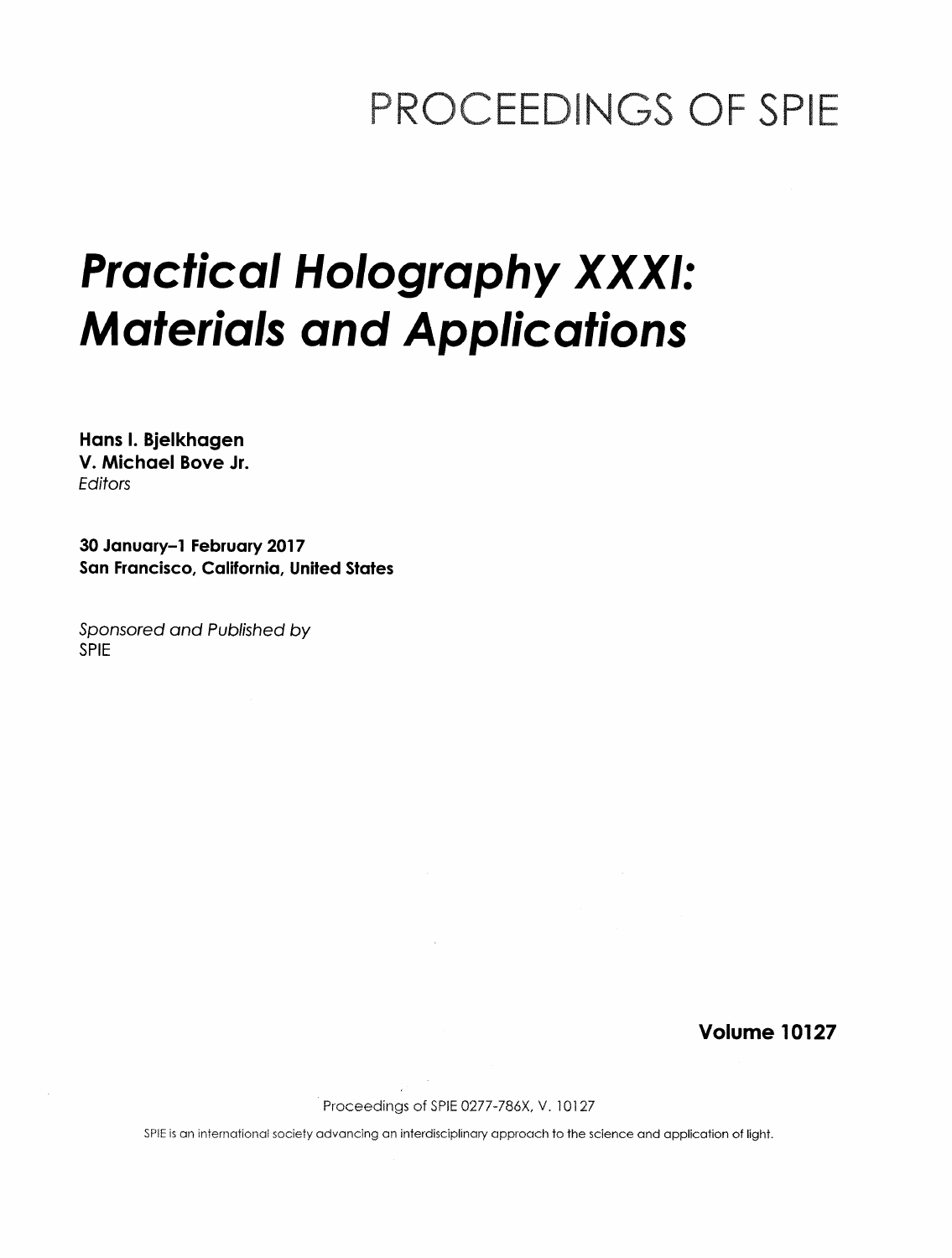### **Contents**

vii Authors

| ĪΧ.              | Conference Committee                                                                                                                                          |
|------------------|---------------------------------------------------------------------------------------------------------------------------------------------------------------|
| хi               | Introduction                                                                                                                                                  |
| <b>SESSION 1</b> | APPLICATIONS, MATERIALS, AND PROCESSES I                                                                                                                      |
| 1012702          | Effective public security features for embossed holograms (Invited Paper) [10127-1]                                                                           |
| 1012703          | Coherent backlight unit using holographic optical elements for full-color flat-panel<br>holographic display [10127-2]                                         |
| 1012704          | Backside imaging of a microcontroller with common-path digital holography [10127-3]                                                                           |
| 1012705          | Digital holographic microtomography of fusion spliced optical fibers [10127-4]                                                                                |
| <b>SESSION 2</b> | <b>HOLOGRAPHY, ART, AND PERCEPTION</b>                                                                                                                        |
| 1012706          | Holographic data visualization: using synthetic full-parallax holography to share<br>information [10127-5]                                                    |
| 1012707          | Sonorous images through digital holographic images [10127-6]                                                                                                  |
| 1012708          | Holographic space: presence and absence in time [10127-7]                                                                                                     |
| <b>SESSION 3</b> | <b>APPLICATIONS, MATERIALS, AND PROCESSES II</b>                                                                                                              |
| 10127 0A         | Mass production of volume holographic optical elements (vHOEs) using Bayfol® HX<br>photopolymer film in a roll-to-roll copy process (Invited Paper) [10127-9] |
| 10127 0B         | Holographic interferometric and correlation-based laser speckle metrology for 3D<br>deformations in dentistry [10127-10]                                      |
| 10127 0C         | HoloNetwork: communicating science through holography [10127-11]                                                                                              |
| 10127 0D         | Numerical analysis of Bragg regime polarization gratings by rigorous coupled-wave                                                                             |

- analysis [10127-12]
- 10127 0E Changes in diffraction efficiency of gratings with high fructose corn syrup by aging [10127-13]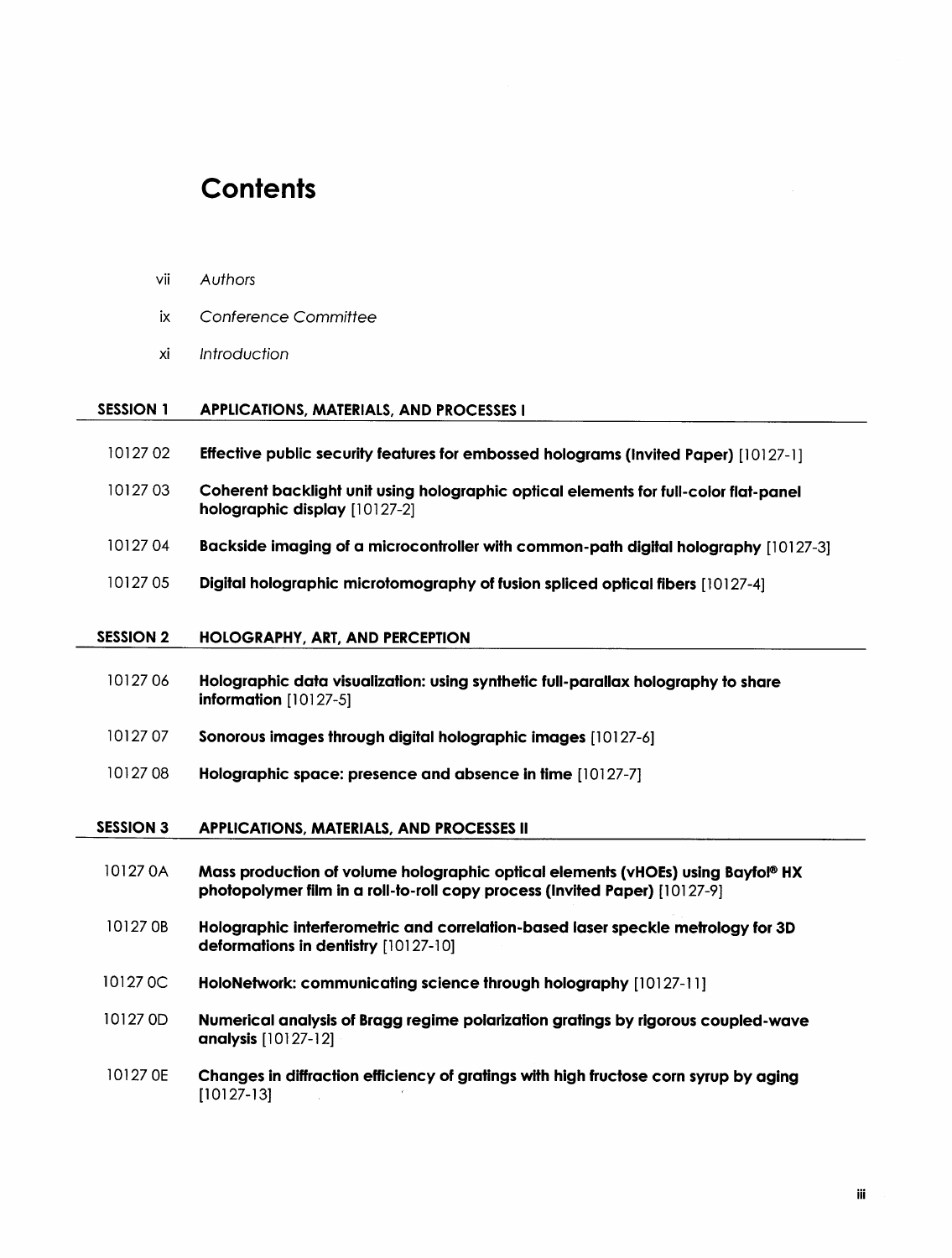#### SESSION 4 DIGITAL HOLOGRAPHY <sup>I</sup>

- 10127 OH Blind digital holographic microscopy [10127-16]
- <sup>10127</sup> <sup>01</sup> Sparsity-based fast CGH generation using layer-based approach for 3D point cloud model [10127-17]
- 10127 0J Near-to-eye electroholography via guided-wave acousto-optics for augmented reality [10127-18]
- 10127 OK Graphics processing unit accelerated numerical model for collinear holographic data storage system [10127-19]
- <sup>10127</sup> OL An analysis of printing conditions for wavefront overlapping printing [10127-20]
- <sup>10127</sup> OM Computation of exact diffraction field from its distributed samples [10127-21 ]

#### SESSION 5 DIGITAL HOLOGRAPHY II

- 10127 ON Investigating numerical reconstruction quality and sparsity constraints on the holographic fringe pattern in digital holography [10127-22]
- <sup>10127</sup> 00 Off-axis self-interference incoherent digital holographic microscopy [10127-23]
- 10127 OP An accurate algorithm to find the axial position of an object in lens-free inline digital holography [10127-24]
- 10127 0Q Fast computer-generated hologram computation using rendered depth map image [10127-26]

#### POSTER SESSION

10127 OR Holographic recording mechanism in albumin films with iron ions [10127-27] 10127 OS Angular multiplexing holograms of four images recorded on photopolymer films with recording-film-thickness-dependent holographic characteristics [10127-28] <sup>10127</sup> OT CuBE: Coherent <sup>u</sup> Beam Educator [10127-29] 10127 0U Advanced channel modeling of holographic data storage considering degradation shapes of reconstructed image [10127-30] 10127 0V Lensless digital holographic microscope using in-line configuration and laser diode illumination [10127-31] <sup>10127</sup> OW Effect of monomer diffusion on photoinduced shrinkage in photopolymer layers determined by electronic speckle pattern interferometry [10127-32]